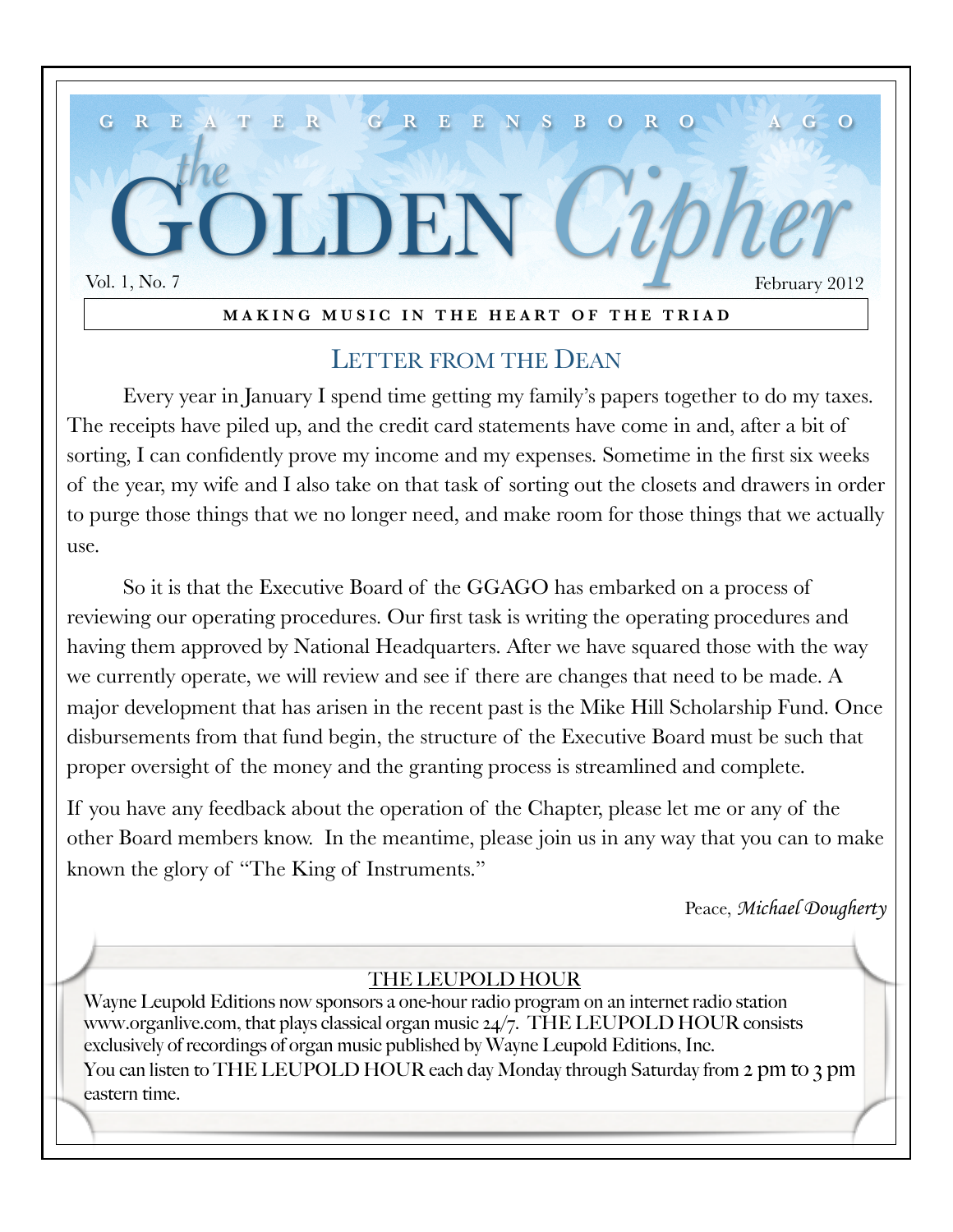## **FEBRUARY 2012**



### UPCOMING EVENTS

#### **February 12 - 4:00 pm**

#### R. Monty Bennett, organist

Organist Monty Bennett presents a concert of music by African, African-American and Afro-British composers in honor of African-American History month. This exciting program will feature music by Fela Sowande, Calvin Taylor, Florence Beatrice Price, Samuel Coleridge-Taylor.... W. C. Handy, Billy Strayhorn and others. Come hear arrangements of favorite spirituals, Victorian gems, and even jazz on the pipe organ! You won't want to miss this program as we celebrate the important mark that people of African heritage have left on the pipe organ world.

> First Presbyterian Church 308 West Fisher Street Salisbury, NC

**February 17 - 7:30pm**

St. Stephen's Concert Series

#### Todd Wilson, organ

Director. Of Music and Worship, Trinity Episcopal Cathedral, Cleveland, OH Head of Organ Department., Cleveland Institute of Music Curator of E.M. Skinner Pipe organ, Severance Hall, Home of The Cleveland Orchestra House Organist, Aeolian organ , Stan Hywet Hall and Gardens, Akron, OH *Adult Tickets available at the door, \$20. 18 and under, Free.*

> St. Stephen's Episcopal Church 82 Kimberly Drive Durham, NC

# A Service of Vespers a GGAGO sponsored event

*featuring the combined choirs of*  First Presbyterian & Front Street United Methodist *lead by Organist-Choirmasters* Patrick J. Murphy & David Ratchford

#### March 25, 7:30 pm

Front Street United Methodist Church 136 South Fisher Street Burlington, NC

**FEB 12** 

UNCG

RECITAL

### 3:30 pm

Our next chaptersponsored event is a student recital featuring organ majors at UNCG. This concert is open to the public and admission is free.

The School of Music is located at the corner of Market & McIver streets in downtown Greensboro.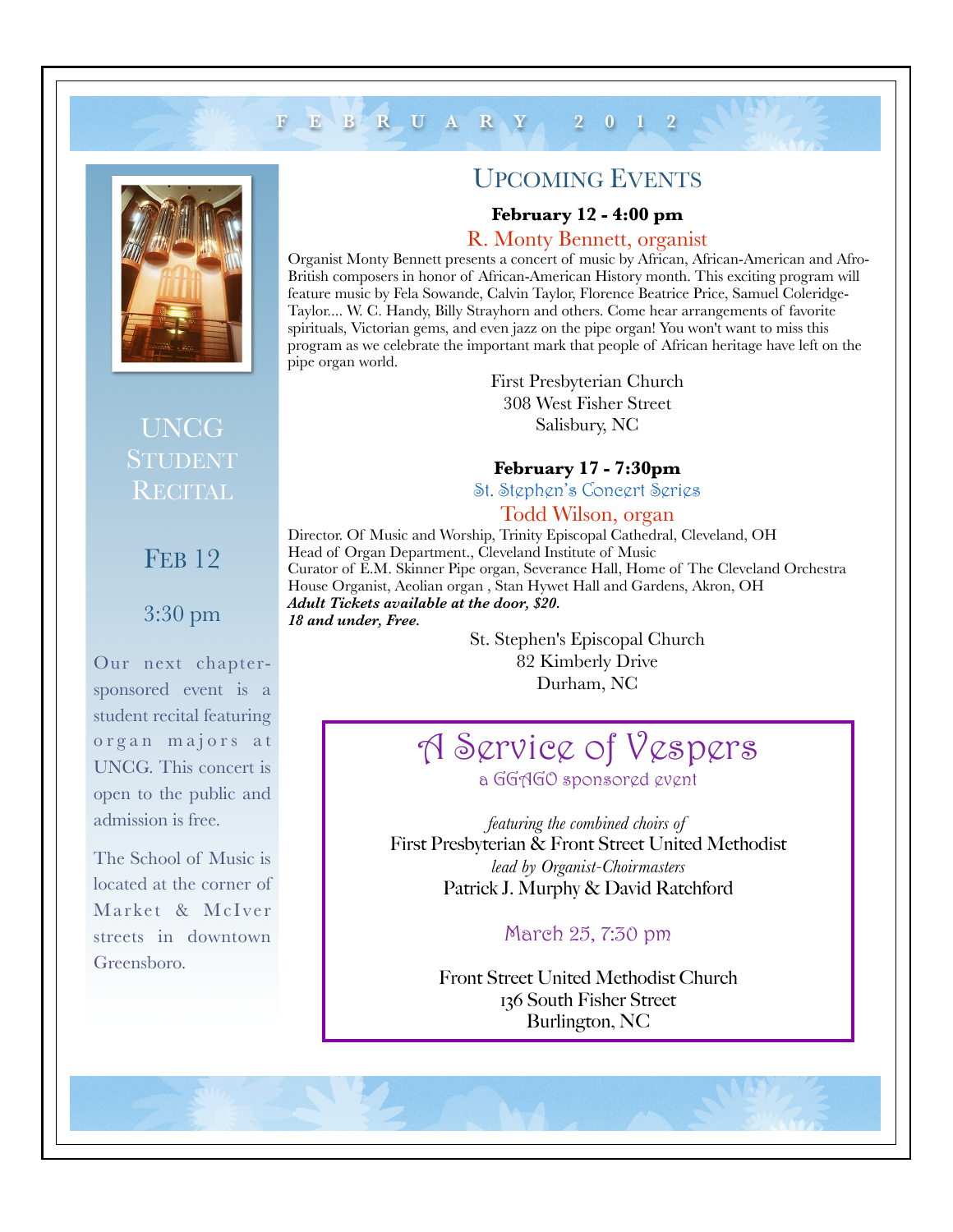## COMPETITION FOR PRE-COLLEGE ORGANISTS

April 19-22, 2012

The East Carolina University Young Artist Competition for Pre-College Organists is an innovative outreach program designed to inspire young musicians in our region to strive for the highest level of musicianship and technical accomplishment in organ performance. The competition is open to any pre-college student in North Carolina, South Carolina, Virginia, Georgia, Alabama, Tennessee and Florida. In addition to generous monetary prizes, the competitors will also compete for the two additional prizes in Hymn playing and Bach interpretation. The competition will be staged in two rounds. From the recorded application round three finalists will be chosen to compete live on April 21, 2012. All three will receive prizes and will be considered for the two special prizes mentioned above: The Bach Prize and the Hymn-Playing Prize. Organists chosen for the Final Round arrive for practice on Thursday and/or Friday, and attend the 7:30 p.m. recital by the competition judge, Dr. Joby Bell, from Appalachian State University. The organ competition will take place in the afternoon of Saturday the 21st, on the Perkins and Wells Memorial Organ, C.B. Fisk, Opus 126, at St. Paul's Episcopal Church, which borders the ECU campus. The competition will conclude with the awarding of prizes; however competitors are encouraged to remain in Greenville for Sunday (April 22) services at St. Paul's Episcopal Church (10:30 a.m. Choral Eucharist) as well as Monday (April 23) when they are invited to observe sacred music lessons and classes. All recitals, masterclasses, and the competition itself are free and open to the public.

Full organ competition details can be found here: <http://www.ecu.edu/cs-cfac/music/organsacredmusic/youngartistscompetition.cfm>

Andrew Scanlon, MM, FAGO Instructor in Organ and Sacred Music School of Music East Carolina University Greenville, NC 27858 252-328-1261

# NATIONAL CONVENTION IN NASHVILLE, TN

**February 14, 2012** is the deadline for early registration to the 2012 AGO Nashville Convention. The week-long program is truly exceptional, and the whole conference is going to be magnificent.

Here's the link to the home page of the Nashville Convention's Web site: <http://www.ago2012.org/>

This is the link to the online registration form: <http://www.ago2012.org/registration/convention-registration-online.html>

Regular members along with their partners or spouses who register early will save \$60 compared to the regular registration fee. Senior members (age 65 and over) will save \$75 by registering early.